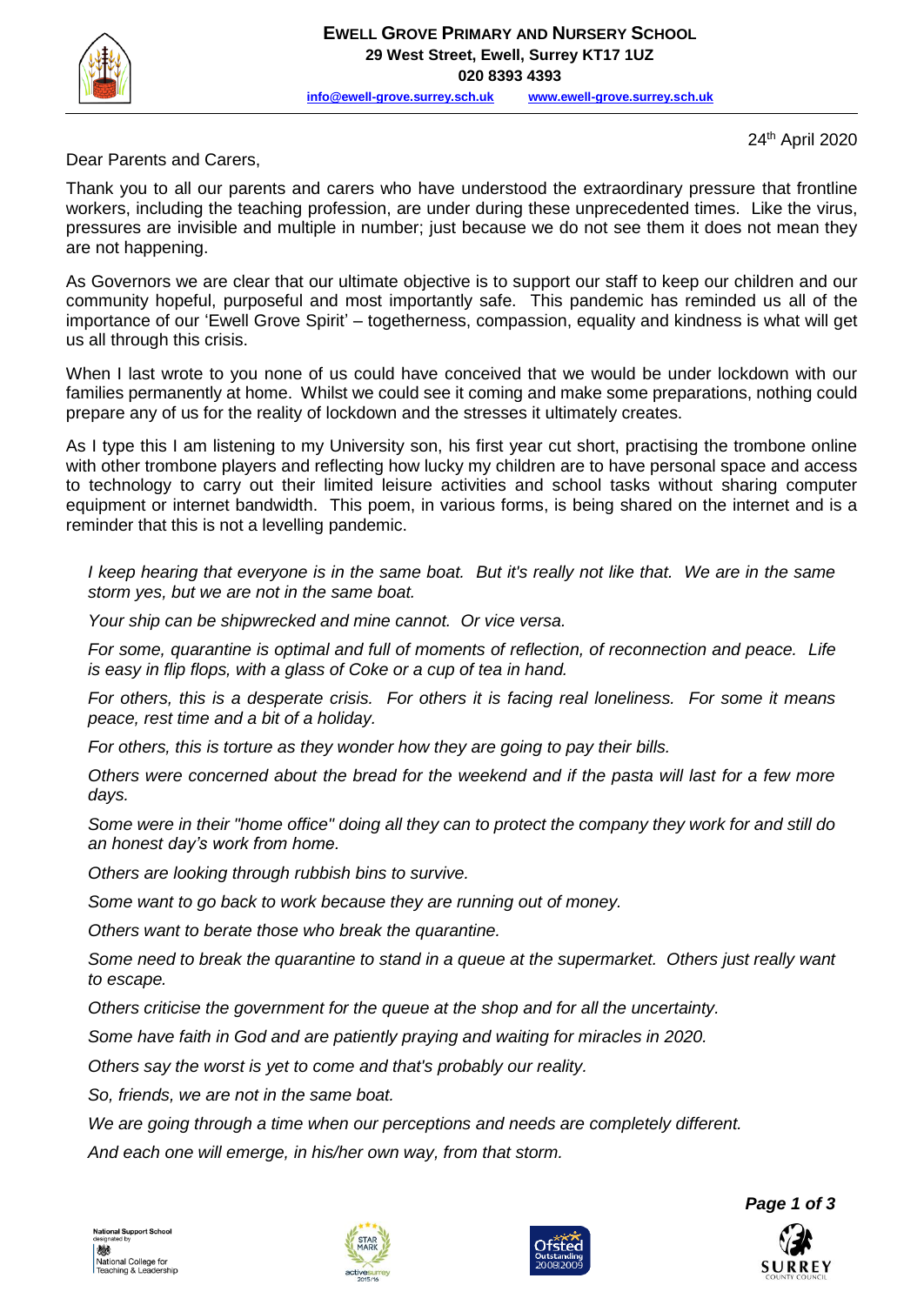*Some with a tan from their pool. Others with scars on the soul.*

*It is very important to see beyond what is seen at first glance. Not just looking, more than looking, actually seeing.*

*See beyond the political party, beyond religion, beyond the nose on your face.*

*Do not underestimate the pain of others if you do not feel it.*

*Do not judge the good life of others, do not condemn the bad life of others. Just don't be a judge. Let us not judge the one who lacks, as well as the one who exceeds him.*

*We are on different ships and all looking to survive. Let everyone navigate their route with respect, empathy, and responsibility. Stop the judgement and be kind.*

So, having watched the latest scientific updates from Prof Whitty and as we all adjust to the blurring of the days of the week, and possibly weeks into months, I wanted to share an update about Ewell Grove's COVID-19 response.

The DfE have made it very clear that the core purpose of schools currently is to provide child care for the children of Critical Workers to enable them to go to work, and to provide care for those children who are deemed "vulnerable". The DfE's policy, made in these challenging times, means that all the usual methods of scrutiny are on hold, along with all demands for educational outcome data.

The key focus for our school leaders is finding ways to ensure those children whose family circumstances or learning needs are already compromised, are not compromised further as a result of not being in school. This is a challenge and one which draws heavily on the existing strong relationships between staff and families they work with. Over the Easter holidays the school was not open due to the very low level of need. However the staff were working every day, delivering food parcels to our vulnerable families, working with the LA ensuring schools and pupils in other parts of our county were supported and cared for, ensuring that staff facing challenging personal circumstances never felt alone and equally trying to give time and consideration to their own families.

Like health professionals and social workers, teachers see and are privy to many things they wish they were not and know what can happen when things go wrong. We are privileged that Ewell Grove's school leaders are nationally recognised and expected to work within the wider education environment – especially in times of need. In return our school benefits from the insight gained from a clear view of the regional and national picture. We must listen to our professional staff and trust that all decisions they take are for a reason.

As Governors we discuss and challenge many key decisions and have done for many years. We are confident that our trust is not misplaced. As Governors we work or have worked in a wide range of institutions, many of us at very senior levels. We are wise to what effective decision making looks like. We do this invisibly, but we do it regularly. We hope that you will continue to support us so we can support our staff – for as long as this may take.

Ewell Grove has explored numerous plans to try to keep learning opportunities available to all pupils. We have been asked if the school can do video recordings to go out to the children from their class teachers. This is not something that we have ever done, and we will continue to follow the same safeguarding procedures (in their widest sense) to protect all involved with the school, not just the pupils. The safety and mental wellbeing of our staff is of utmost importance at this time.

The professionalism of our staff and teachers can make us forget that they have the same worries, concerns, and anxieties as the rest of us and are working to keep their boat afloat at the same time as your child's. We asked the relevant authorities, just this week, if we could organise for a class at a time to come in to school and do a book exchange, with very clear guidelines and safety protocols. However, under the current lock down rules this was not permitted – this may change over the coming weeks and we will continue to look for ways for pupils to maintain their connection with the school and their teachers.







SURREY